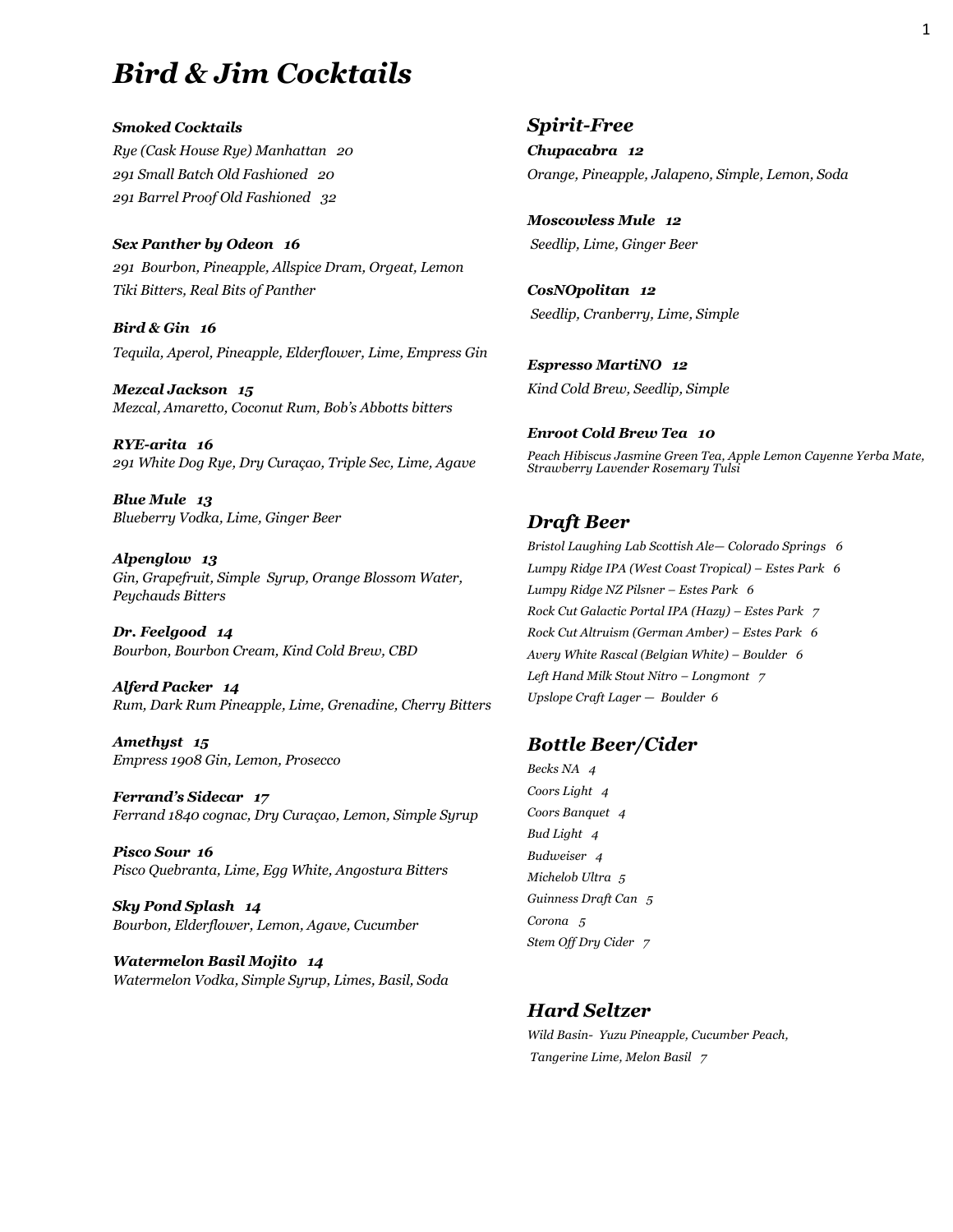### *Vodka*

*NoCo Organic Vodka (CO) 8 Hangar 1 8 Hangar 1 Kaffir Lime 8 Smirnoff Blueberry or Watermelon 8 Three Olives Rose 8 Western Son Grapefruit 8 Wheatley 10 Tito's 10 Ketel One 10 Belvedere 11* 

# *Gin*

*Tanqueray 8 Spirit Hound (CO) 8 Botanist 10 Ford's 10 Hendrick's 10 St. George Terroir 10 Leopold Bros. Navy Strength 12 NoCo Saffron Gin (CO) 12 Roku Japanese 12 Empress 1908 13 Yuzugin Japanese 15* 

# *Rum*

*Captain Morgan 8 Don Q Coco 8 Brugal Extra Viejo 9 Mount Gay Black Barrel 9 Plantation Pineapple 9 Uruapan Single Blended Rum 10 Diplomatico Reserva 12 Ron Zacapa 23 Year 14 Plantation 13 yr Limited 20 Ron Centenario 30 yr 35* 

# *Tequila/Mezcal*

*Exotico Blanco 8 Xicaru Silver Mezcal 9 Monte Alban Mezcal 9 Maestro Dobel Diamante 10 Ghost 10 Herradura Ultra Anejo 12 NoCo Tokilya (CO) 12 Bozal Barril Reserva Mezcal 15 Clase Azul Reposado / Clase Azul Plata 30 Don Julio 1942 30 Kah Extra Anejo 30* 

# *Brandy/Cognac/Armagnac*

*Domaine des Forges VSOP 14 Vallein Tercinier 46 Degree Cognac Small Batch 15 Valdespino 15 Marquis de La Fayette XO Cognac 20 Loujan Bas Armagnac 30 yr 25 Chateau de Pellehaut 1982 30* 

### *Whiskey Flights**(half oz pour per whiskey)*

*Tour of Colorado Whiskey Flight (Rotating) 20 Scotch Flight (Rotating) 20 Weller Flight (12 yr, Antique 107, Full Proof) 55* 

## *Colorado - Bourbon*

*Breckenridge Bourbon 10 Spirit Hound (Straight Malt) 10 NoCo Bourbon 1 11 NoCo Bourbon 2 11 Stranahan's Blue Peak 12 Stranahan's Sherry Cask 12 Stranahan's Original 12 Breckenridge Spiced 12 Mythology 12 Deerhammer Straight Bourbon 15 Laws 4 Grain 15 291 Colorado Bourbon 100 Proof 15 NoCo Blended Whiskey 15 Laws 4 Grain Bourbon Bonded 18 291 HR 20 291 Bad Guy 20 291 Barrel Proof 20 Laws 4 Grain Cognac Cask 20 291 Colorado Whiskey X Barrel Proof Single Barrel Limited 60* 

# *Colorado - Rye*

*Cask House Bourbon Barrel Finish 8 291 White Dog 9 291 Colorado Aspen Stave Rye 15 Laws San Luis Valley Straight Rye 15 Old Standard 15 Leopold Brothers 16 Laws San Luis Valley Bonded Rye 18 291 Barrel Proof 25 291 M Barrel Proof 28*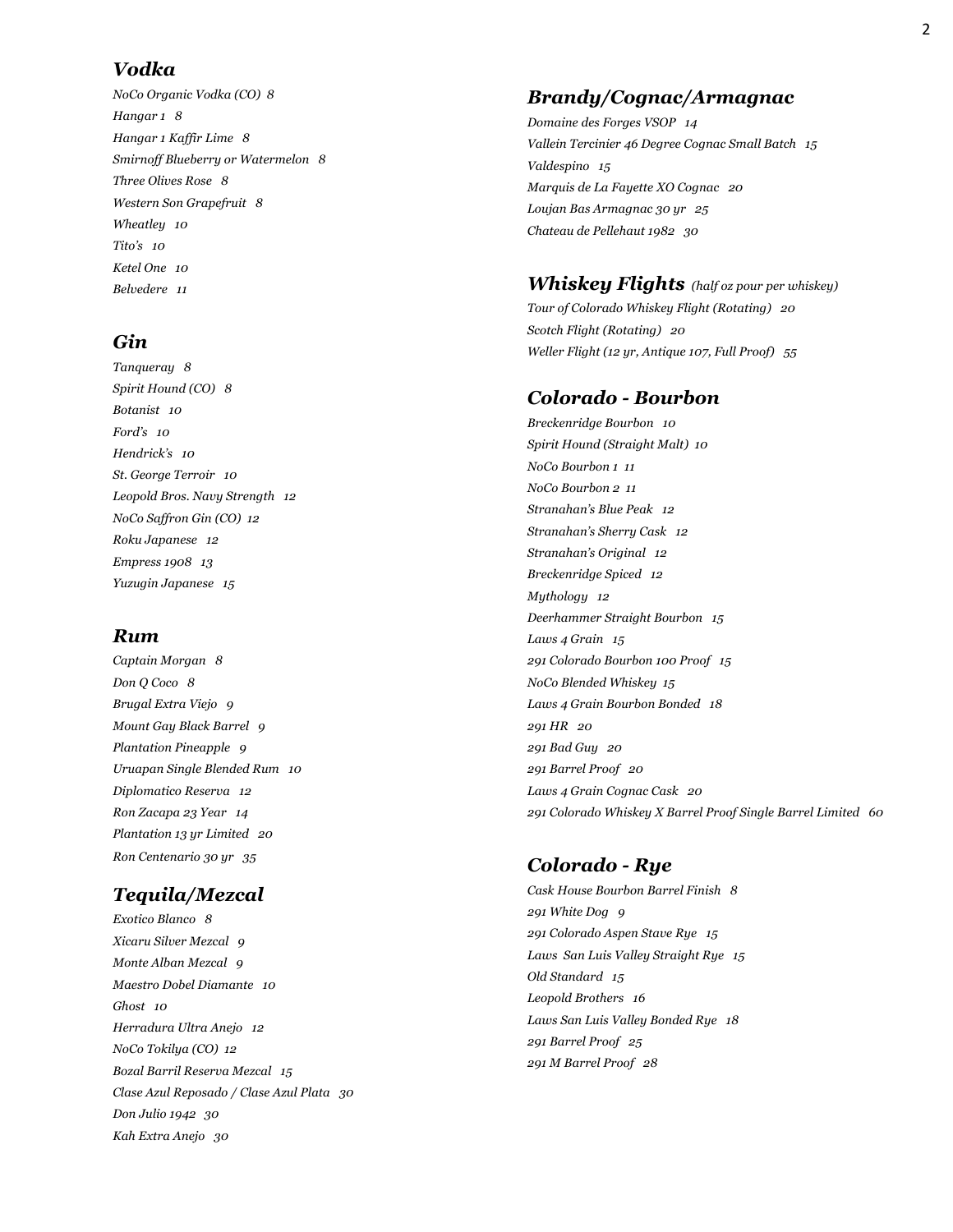#### *Bourbon*

*Old Forester 86 Proof 8 Rebel Yell Ginger 8 Buffalo Trace 9 Bulleit 9 1792 small batch 10 Wyoming Whiskey Small Batch 10 Mashbuild Port Cask / Mashbuild XO Cognac 10 Michter's Small Batch 10 Henry McKenna Bonded 10 yr 10 Barrel Cask Strength/ Barrel New Year's '22 12 Elijah Craig Small Batch 12 Eagle Rare 12 Woodford Reserve 12 Yellowstone Select 12 Yellow Rose Outlaw Pot Still 12 Four Roses 12 Stellum Single Barrel 12 Wild Turkey Longbranch 12 Blade and Bow 13 Old Bardstown Estate 13 Old Forester 1920 Prohibition 13 George Dickel Bottled in Bond (Tennessee) 13 Weller Special Reserve 13 Barrell Armida / Barrell Dovetail 14 Chicken Cock 15 Garrison Bros Small Batch / Garrison Bros Honeydew 15 Legent 15 Smoke Wagon Small Batch 15 Rabbithole Cavehill 15 Russell's Reserve 10 yr 15 Noble Oak 15 Rowan's Creek 15 Union Horse Small Batch 15 1792 Full Proof 15 John J Bowman Single Barrel 15 Old Ezra Barrel Strength 117 Proof 15 Four Roses Single Barrel 17 Four Roses Small Batch 17 Noah's Mill 17 Belle Meade Cask Strength / Belle Meade XO 18 Colonel E.H. Taylor Small Batch 18 Elijah Craig Barrel Proof / Elijah Craig Toasted Barrel 18 Presidential Dram Barrel Proof 18 Smoke Wagon Uncut 18 Tumblin Dice Single Barrel 18 Wyoming Whiskey Outryder 18 Maker's Mark FAE-01/Maker's Mark RC6/ Maker's Mark SE4xPR5 20 Yellow Rose 20 Pinhook Vertical Series 5 yr 20 1792 Sweet Wheat 20*

### *Bourbon*

*Corner Creek Small Batch 20 Kentucky Owl Confiscated 20 Calumet 15 yr 22 Blue Run 25 Stagg Jr. 25 Old Forester Single Barrel Barrel Strength 25 Jefferson's Ocean Sea Aged 25 Blood Oath Pact 6 / Pact 7 30 Doc Swinson's Exploratory Cask 15 yr 30 Bardstown Discovery / Bardstown Ferrand / Bardstown Prisoner 30 Elmer T Lee Single Barrel 35 Garrison Brothers Balmorhea 35 Colonel E.H. Taylor Single Barrel 40 Weller Antique 107 50 Weller 12 yr 55 Weller Full Proof 60 George T Stagg Limited Uncut Barrel Proof 100 Old Rip Van Winkle 10 yr 115 Van Winkle 12 yr 120* 

#### *Rye*

*Wild Turkey 101 11 Templeton 11 Sagamore 12 Russel's Reserve 14 High Plains 14 Pinhook 15 Michter's Small Batch 15*  Kentucky Peerless 15 *Pikesville 110 16 The Senator 18 Minor Case Sherry Cask 19 Willett 4yr Estate 18 Whistle Pig 10 yr 20 Barrell Seagrass 20 Union Horse Reunion Rye Barrel Strength 20 Blue Run Golden Rye 25 Cream of Kentucky Estate Rye 25 Whistle Pig 12 yr Wine Cask 25 Very Olde St Nick 8 yr 25 Blue Run Cask Strength rye 30 High West A Midwinter Night's Dram 35 Barrell Seagrass 16 yr 40 Kentucky Owl 10 yr Batch #4 40 Whistle Pig 18 yr 45* 

### *American/Canadian*

*Crown Royal 8 Jack Daniels Tennessee Whisky 9 Pendleton Canadian 10*